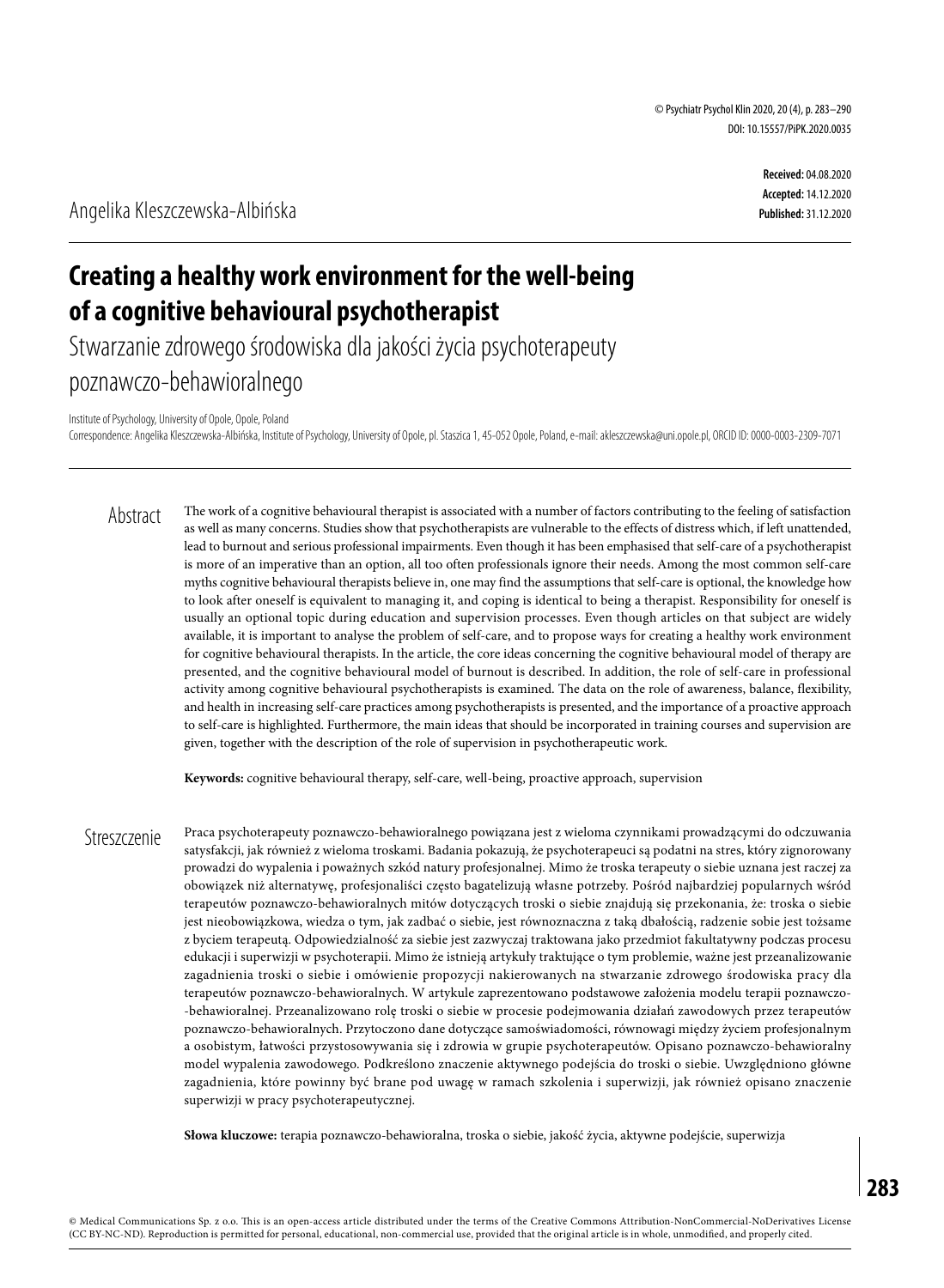#### **CBT THERAPIST WORK ENVIRONMENT**

**Cognitive behavioural therapy (CBT) is a counselling** model exploring the links between thoughts, emotions, and behaviour (Beck, 1964). It is assumed that the perception of events influences people's emotions model exploring the links between thoughts, emotions, and behaviour (Beck, 1964). It is assumed that the perception of events influences people's emotions and behaviours. In other words, in the CBT counselling model it is believed that people's feelings influence the way they construe a given situation (Beck, 1964). The main aim of CBT therapy is to help patients to develop more adaptive beliefs and behaviours. The method is widely empirically researched, and it has strong evidence of efficacy and effectiveness (Hofmann et al., 2012). It has been used successfully in the management of a range of problems including depression, anxiety disorders, addiction problems, eating disorders, marital problems, or mental illness. Cognitive behavioural therapy is a model of therapy with a well-established empirical background, and growing amount of data proving that its methods produce changes in the functioning of clients.

In CBT, the cognitive model is incorporated as a framework for understanding a person's experiences and ways of functioning. There are three levels of cognition outlined in the cognitive model, including core beliefs (i.e. deepest beliefs about self, others and the world, learned early in life), dysfunctional assumptions (i.e. maladaptive, rigid conditional rules for living), and negative automatic thoughts (i.e. thoughts involuntarily activated in certain situations) (Beck, 1964). The above-mentioned three levels of cognition are fundamental to the cognitive model. The conceptualisation (i.e. conceptual framework including the description of patient's problems) is based on the cognitive model. There are several core principles for CBT to rely on. It is believed that thoughts, feelings, physical sensations and actions of an individual are interconnected. According to this theoretical basis psychological problems emerge in part because of faulty ways of thinking, and in part because of learned patterns of unhelpful behaviour. Throughout their psychotherapy, individuals suffering from psychological problems can learn to cope better with their problems, and change their thinking patterns. The methods of work incorporated in CBT aim at teaching clients to recognise their distortions in thinking, and to revaluate those misstatements. The techniques used in CBT also involve efforts aimed at changing behavioural patterns (e.g. learning to relax the body, facing fears instead of avoiding them). Cognitive behavioural therapy techniques help to better understand behaviours and motivations of others, and to cope with difficult situations. During CBT sessions, psychotherapist works together with their clients to develop an understanding of the problem and to establish the best management strategy. It is important to teach the client to be their own therapist (i.e. to learn how to recognise and revaluate distortions in thinking as well as how to modify behavioural patterns), and to concentrate on current problems instead of discussing one's past history in detail.

The knowledge of CBT acquired throughout a professional therapist's training underlines the role of teaching patients to care for themselves, to notice problems, and to resolve them. At the same time, professionals fairly often ignore their own needs, and seem not to notice their own problems. The effects of disregarding their own needs by CBT professionals may be hazardous both for the patients and for the professionals themselves. Motivation and ability to care for others may be compromised without appropriate concern for themselves, and may ultimately lead to burnout.

#### **CBT MODEL OF BURNOUT**

Burnout understood as a state of (mental and/or emotional) exhaustion resulting from excessive involvement in emotionally demanding situations lasting for significant amount of time (Schaufeli and Greenglass, 2001) may be described in terms of the cognitive behavioural model. According to the CBT model, factors connected to the subjective view of the workload should be taken into consideration, especially considering the fact that not all workers develop symptoms of burnout in certain situation (Tyrrell, 2010). Past experiences and general views shared in the society generate personal beliefs about burnout. Based on those (negative) beliefs, one inspects themselves in search for any signs of emotional fatigue or excessive stress, leading to hypervigilance. As a consequence, a person starts to be overly aware of their fatigue (Moss-Morris et al., 2005), and directs their attention towards any signs of poor coping. All of the noticed signals are interpreted as dangerous endorsements of burnout rather than regular signs of normal tiredness. Such identified sensations cause negative automatic thoughts resulting in intensified attempts to avoid stressors. Stress-avoiding individuals believe that their activity will prevent burnout, but avoidant behaviours obstruct the possible discovery of the real coping capacity they have. Another consequence of avoidance is connected to self-efficacy. Since an individual withdraws from professional activities which are perceived as stressful, an estimation of their performance will decrease, leading to a reduction of perceived self-efficacy. Consequently, the negative thoughts experienced by an individual are strengthened (Tyrrell, 2010).

At this point, it is important to distinguish between maladaptive safety behaviours and positive self-care actions. Safety behaviours may be defined as any actions accountable for preserving non-adaptive thoughts of an individual. They prevent people from recovery and limit their individual capacity to cope. Self-care actions are intended to support an increased exposure to stressors, and enhance the use of adaptive coping strategies. It is worth mentioning that an excessive or inappropriate use of behaviours considered as adaptive coping strategies may lead to the shift towards non-adaptive safety behaviours (Thwaites and Freeston, 2005). In other words, there is a danger of becoming caught and maintain a vicious circle of maladaptive coping strategies preserving burnout symptoms (Tyrrell, 2010).

**284**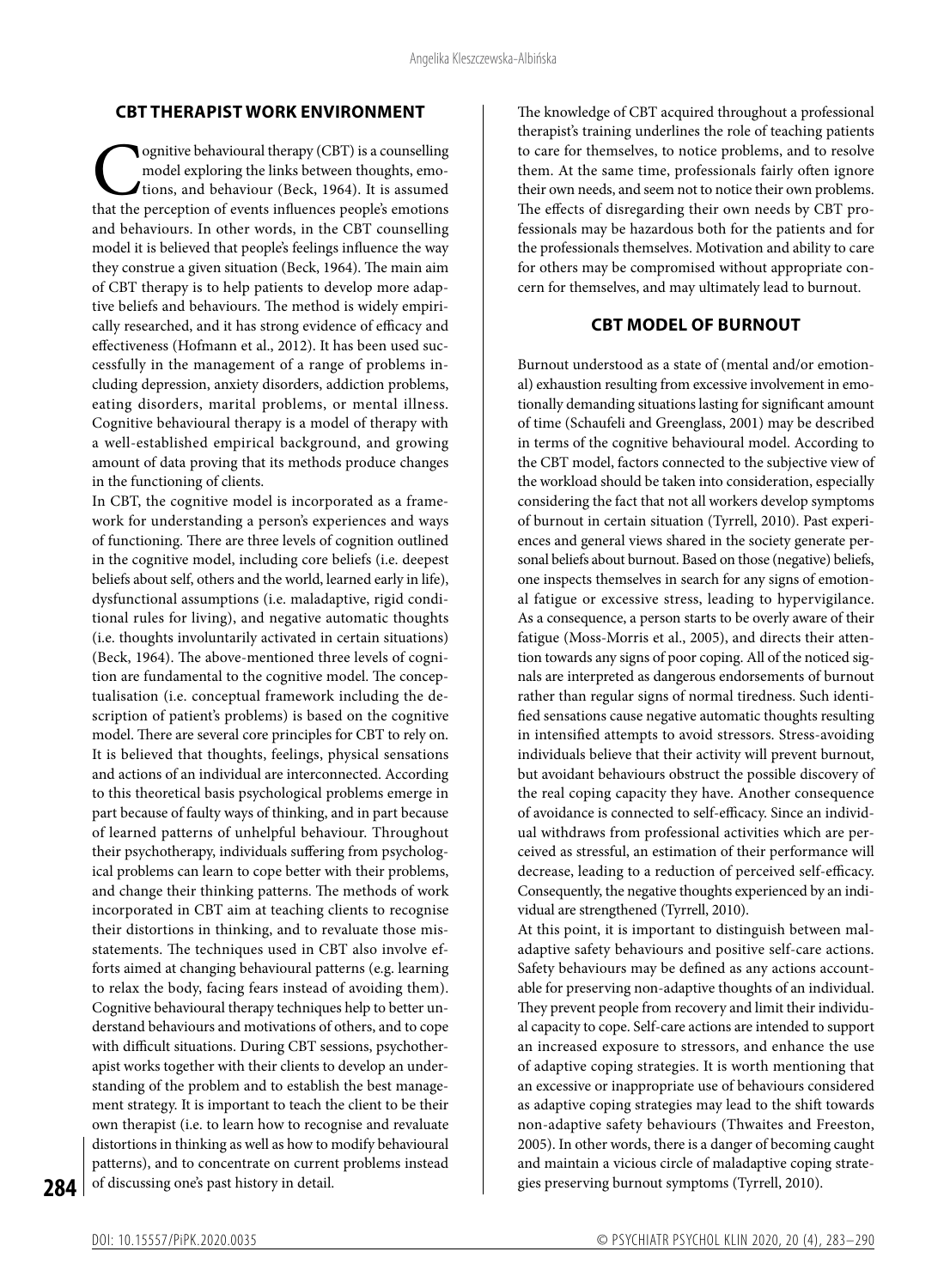## **BURNOUT PROBLEMS AMONG PSYCHOLOGISTS AND PSYCHOTHERAPISTS**

Burnout is described as a stress phenomenon connected to job issues, where mental distress may be accompanied by physical health problems. One of the most popular burnout definitions was proposed by Freudenberger (1974), who stated that burnout was the obsolescence of motivation associated with failure of earning desired results (especially in the face of one's devotion to the cause). Burnout manifests itself after a longer time of inappropriately handled work stresses strengthened by some other improper life habits. As it was emphasised by Maslach (2003), burnout typically affects people working directly with others, and it is connected to the goodness of fit between workers and their job setting. Burnout is characterised by three main elements: emotional exhaustion (i.e. depletion of empathy and emotional resources), depersonalisation (i.e. cynicism and negative feelings toward other people), and reduction of personal accomplishment (Green et al., 2014; Maslach, 2003). Research has shown that burnout is most prevalent among social work professions (Lizano, 2015), clinicians, and mental health professionals (Ray et al., 2013). Studies suggest that for psychotherapists the most relevant is the emotional exhaustion component of burnout (Di Benedetto and Swadling, 2014; Rupert and Kent, 2007; Rupert and Morgan, 2005).

Psychologists and psychotherapists are exposed to a wide range of emotionally intense experiences (Råbu et al., 2016) leading to work-related stress. The prevalence of burnout in this occupational group remains at the approximate level of 44.1% (Rupert and Kent, 2007). Factors responsible for high levels of stress among psychologists and psychotherapists include problems associated with working in public health services, keeping long waiting lists for clients, and meeting many clients with chronic problems. The above-mentioned elements may reduce the level of self-efficacy, and impair the sense of well-being among professionals.

The most often mentioned casual factors associated with burnout among psychologists and psychotherapists include emotionally taxing work demands, imbalance between job resources and job demands, effort-reward disproportion, personal beliefs, and coping mechanisms. Moreover, professionals often minimise their own vulnerability to burnout. They have a tendency to inhibit emotions, set up standards higher for themselves than for other people, deny personal needs, and refuse to seek support or help (Kennerley et al., 2010). Studies have shown that there are two maladaptive schemas most commonly found in psychotherapists: unrelenting standards and self-sacrifice (Simpson et al., 2019). In other words, psychotherapists quite often share the belief that they must strive to meet excessively high internalised standards of performance in order to avoid criticism (unrelenting standards maladaptive schema). It is also quite common for psychotherapists to believe they are responsible for taking care of others, whilst

minimising their own needs, in order to avoid causing pain to others or feeling guilty for being selfish (self-sacrifice schema) (Saddichha et al., 2012). The above-mentioned maladaptive schemas may lead an individual to repeatedly cope with difficult situations in a non-adaptive and nonflexible manner. In effect, the needs of a person using those maladaptive schemas are not met, the opportunities for successful work are reduced (Young et al., 2003), and the menace of burnout increases.

## **BURNOUT IN PSYCHOLOGISTS AND PSYCHOTHERAPISTS – STUDY RESULTS**

Studies conducted to date have revealed that the majority of professionals experience stressors impairing their professional functioning (Cushway and Tyler, 1996, 1994; Rupert and Morgan, 2005; Simpson et al., 2019). The work of psychologists and psychotherapists requires compassion for patients with many overwhelming negative emotions, which is considered to be a factor increasing the proneness to burnout (Farber and Heifetz, 1982).

Based on their analyses, researchers have indicated that emotional exhaustion in professionals is usually connected to maladaptive schemas of unrelenting standards, selfsacrifice habits, seeking for approval from authorities and colleagues, and high self-internalised expectations towards one's professionalism (Rafaeli et al., 2011; Simpson et al., 2019). Intensive maladaptive beliefs connected to the idea of professional help were also found in a group of trainee psychologists (Kaeding et al., 2017; Saddichha et al., 2012; Wyman, 2011). The symptoms of burnout were identified in psychologists who were experiencing difficulties in setting boundaries and limits with their colleagues and patients (Much et al., 2005). Factors of emotional exhaustion and depersonalisation were observed in a group of professionals who perceived others as unstable, unreliable, and unavailable when support was needed, especially while working with distressed, abused or abandoned patients (Steel et al., 2015). Research shows that professionals who had problems with emotional connection with their clients experienced numbing and detachment (Wilkinson et al., 2017).

**285** icant negative relationship between emotional exhaustion Working with clients in crisis may influence the emotions of the specialist. Feelings of exhaustion and depersonalisation may be observed, especially in view of the fact that the professional's emotional investment into the relationship with the client is usually very intense. Burnout is understood as an effect of depletion of personal resources leading to a decline in the affective, behavioural and physical state. An excessive expenditure of energy resources is a result of chronic stress. It may give rise to feelings of psychological fatigue, and compromise the immune system and physical health (Leiter and Maslach, 2001). Furthermore, it can be manifested as increased smoking or drinking (Maslach, 2003). Studies investigating the influence of burnout on psychological well-being have proved that there is a signif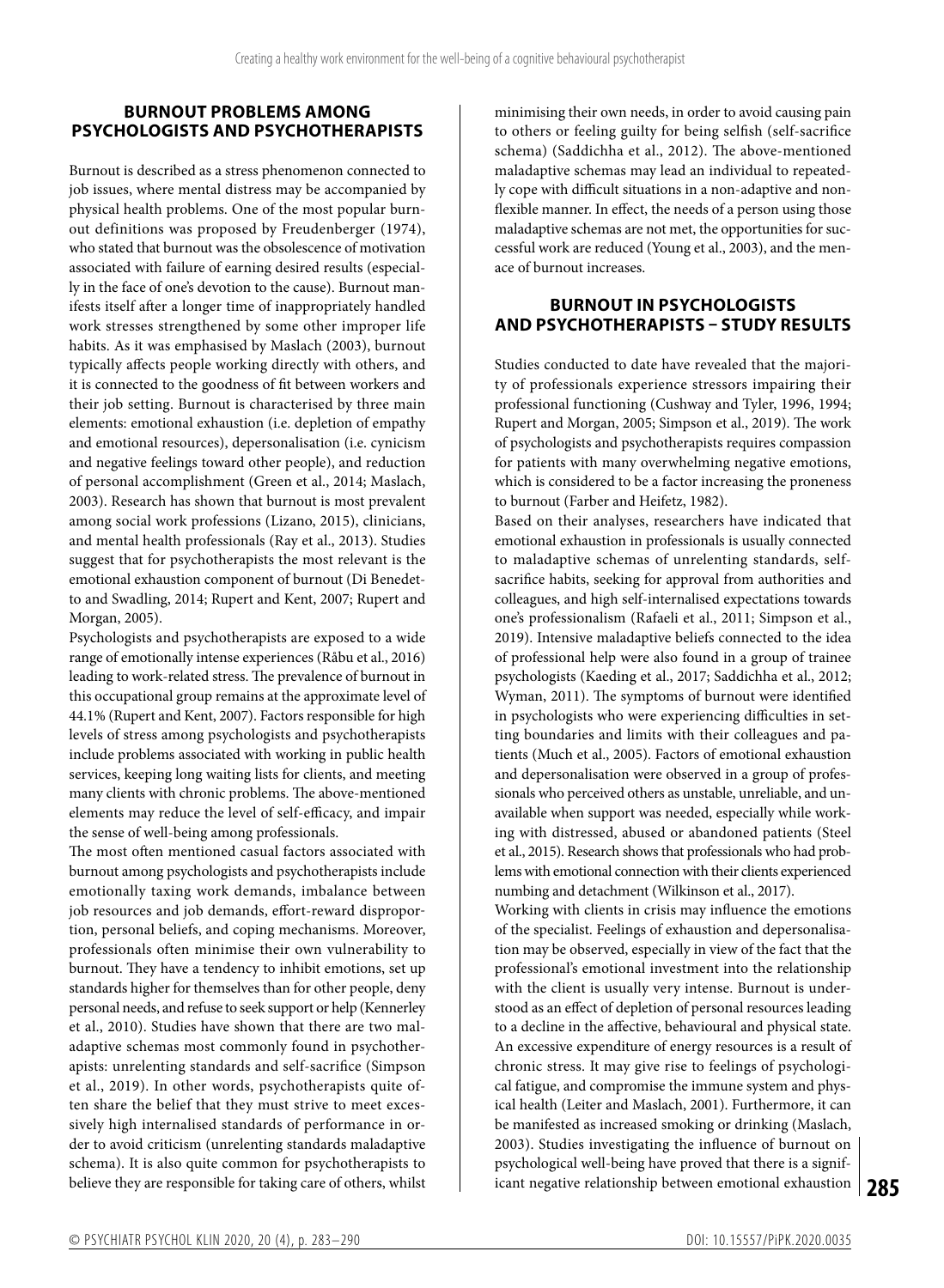and job satisfaction. A similar trend was found for the relationship between cynicism and job satisfaction (Koeske and Kelly, 1995). A positive relationship was identified between burnout, depression and anxiety, and a negative correlation between emotional exhaustion, depersonalisation and life satisfaction was found in longitudinal studies. Importantly, it was shown that burnout might also decrease marital satisfaction.

Studies exploring behavioural well-being in connection with burnout have shown a positive relationship between depersonalisation and medication use, and a negative association between emotional exhaustion, nutrition and exercise practices (Puig et al., 2012). Impaired professional functioning of mental health workers is usually accompanied by their reduced competence, and may be associated with depression (Rupert et al., 2015). In other words, burnout in mental health professionals may lead to serious personal as well as professional impairments and consequences (McCormack et al., 2018).

#### **OTHER SPECIFIC CHALLENGES IN THE WORK ENVIRONMENT OF CBT THERAPISTS**

In addition to the risk of burnout, CBT therapists, especially at the beginning of their therapeutic work, are prone to several common challenges (Beutler et al., 1994). At the outset, therapists are quite likely to meet (and treat) a client with a diagnosis that they have never worked with before. In such cases, the feeling of incompetence or the fear of being perceived as incompetent is relatively high. Sometimes therapists report their concerns about not being able to relate to the things their clients experience (Zimmerman and Bambling, 2012). Occasionally, it is difficult to properly conceptualise the client's problems, which may lead to being overwhelmed (Beutler et al., 2003). CBT most typically involves the use of manuals and treatment protocols. Therefore, clinicians may feel rigid and inflexible in their line of work. Sometimes the complexity of the client's lives may seem hard to focus and too staggering to propose an adequate line of treatment (Dunkle and Friedlander, 1996). At the same time, it is possible for CBT therapists, especially at the beginning of their professional career, to expect unrealistic effectiveness of proposed treatments. Therapists usually complain about difficulties emerging from therapeutic relationships with clients presenting with complex problems. At times, it may be hard for the therapist to manage emotions occurring during their interactions with clients. There are situations when it is extremely difficult to separate "work" emotions from "after-work" feelings, especially when working with clients who pose a threat to themselves or others (Sandell et al., 2006).

The above-mentioned objections can be perceived as excessively daunting, leading therapists to dysfunctional thoughts about themselves and the therapeutic process itself. Young professionals may, therefore, feel afraid that their clients

"will find out" (that the therapist does not know what they are doing, since they are using a new method of treatment or have not worked with a particular problem before). Novice therapists tend to worry about not being prepared enough as well. They know numerous tools and techniques that could be used in a particular situation, but at the same time they are concerned that the most important information (e.g. psychoeducational material or intervention) will be missed by them, so the client will not improve as much as they could.

CBT therapists are aware of their great responsibility associated with working with another person, especially with individuals suffering from emotional and/or behavioural problems. In simple terms, the psychotherapeutic process can be described as an interaction between people in which both the client and the specialist have their (sometimes dysfunctional) beliefs. It is possible that patients entrust professionals with their innermost feelings and concerns they have never shared with anyone before. Sometimes clients come to therapists after prior negative experiences with other professionals and previous psychotherapies (Newman and Kaplan, 2016). When working with their clients, psychotherapist often find themselves confronted by emotions, stories about difficult experiences and memories, and different (sometimes challenging) behaviours. For that reason, even without experiencing burnout, being a CBT therapist can be a demanding and exhausting task.

#### **ROLE OF SELF-CARE IN PSYCHOTHERAPISTS' WORK**

Burnout can result in serious impairments leading to health problems and a decrease in well-being. It can also have implications for the quality of clinical work performed by professionals. It is, therefore, important to help and assist professionals who are at risk of burnout (Kuyken et al., 2003). Among job factors contributing to a reduction in the risk of burnout, one may find opportunities for development, supervision, autonomy, and positive feedback (Hobfoll, 2002; Maslach and Leiter, 2005). Personal resources that are important in facing burnout include resilience and selfefficacy. Study results show that professionals should be encouraged to participate in supervision, peer consultations or other supportive professional relationships (Simpson et al., 2019). It is important to encourage psychotherapists to expand their self-awareness of personal factors (especially in the area of coping mechanisms, and schemas), so that they will be able to identify and fulfil their own needs.

In psychotherapy specialists, self-care usually refers to the so-called personal practice, defined as engagement in different types of activities aiming at personal development or skill enhancement (Bennett-Levy and Finlay-Jones, 2018). Personal practice is usually connected to skilfulness, and emerges from four different types of motivation: personal problems, personal growth, self-care, and skill development (Bennett-Levy and Finlay-Jones, 2018). Processes devoted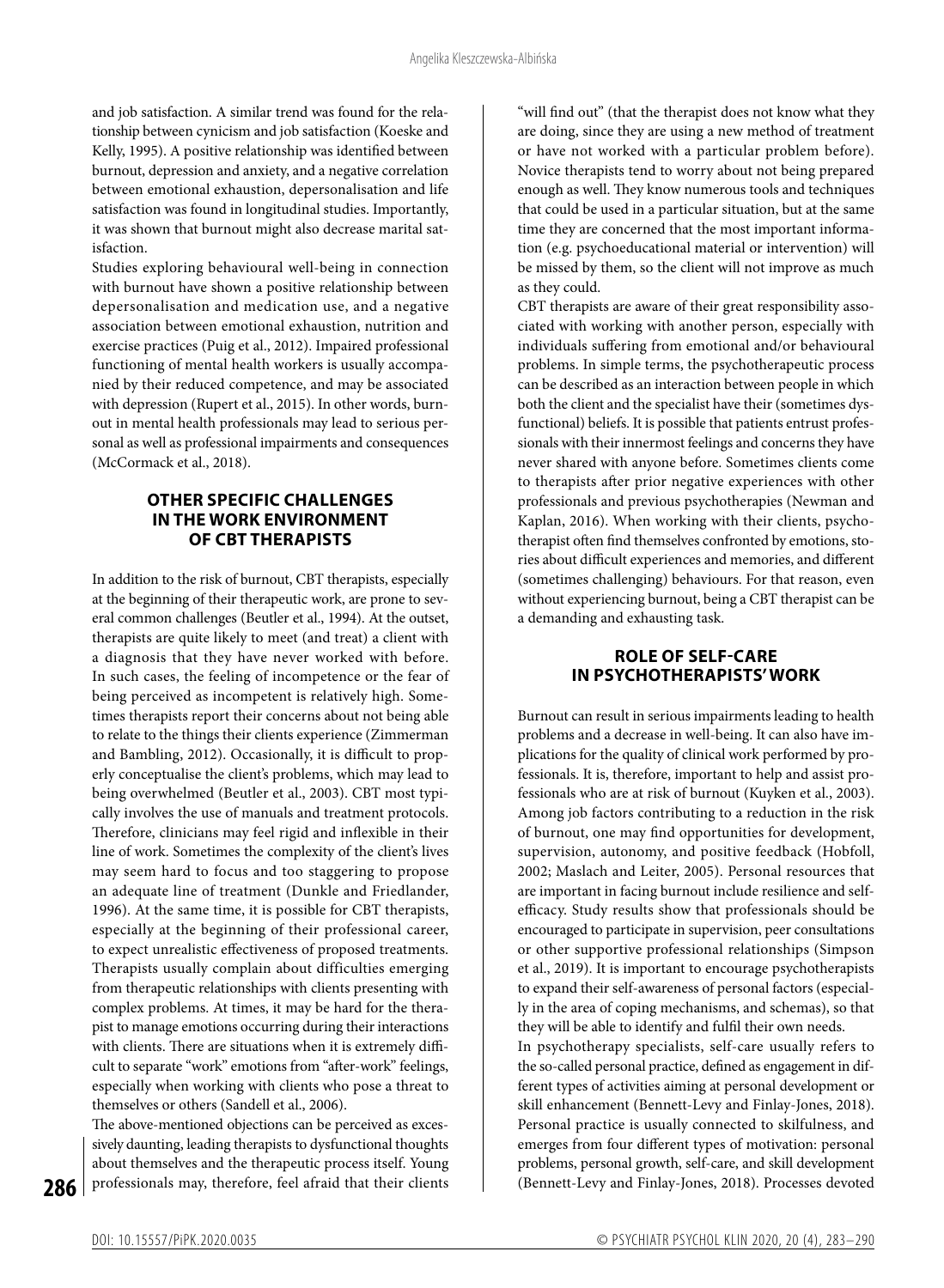to personal practice usually include both personal and professional aspects of psychotherapist functioning. It helps to expand both personal and occupational self-reflections in five domains: development and well-being; self-awareness; beliefs and attitudes; reflective skills; and technical skills. Personal practice is usually fulfilled throughout personal therapy, meditation-based programmes, therapy self-practice, and self-reflection programmes. Professionals engage in personal therapy mostly when facing personal problems or seeking personal growth. They report positive impacts of this procedure on well-being, self-awareness, and interpersonal skills. Meditation-based programmes are usually employed in order to enhance self-care, and improve professional skills. Positive effects of these methods are similar to those obtained for personal therapy. Self-experiential programmes called self-practice, and self-reflection methods, are aimed at enhancing therapeutic skills in which they remain successful (Bennett-Levy and Finlay-Jones, 2018).

Self-care increases both personal and professional well-being of psychotherapists (Pereira et al., 2017; Rupert et al., 2015). It helps to highlight the often unnoticed aspects of self-awareness, such as emotions, physical reactions or motivations. It is useful in recognising interpersonal beliefs and attitudes impeding professional relationships. Through concentration on reflective skills, it encourages self-questioning, logical analyses of thoughts, and reflection on the personal and professional aspects of one's life. There is empirical evidence suggesting that the promotion of self-care, professional well-being, and resilience to stress among mental health professionals are possible by means of compassion (Patsiopoulos and Buchanan, 2011). Self-compassion is understood as an adaptive form of self-relation including mindful awareness of suffering, treating oneself with understanding during difficulties, and relating personal experiences to a wider perspective. High self-compassion is connected to higher levels of empathy, forgiveness, altruism, and superior quality of relationships. Negative correlations have been found between self-compassion, excessive perfectionism, rumination, thought suppression, depression, anxiety, and stress. Self-compassion may promote healthy emotion regulation (i.e. holding a balanced, non-judgmental approach to negative emotions). It encourages the expression of warmth, concern, and care toward the self.

The mental hygiene of a psychotherapist may include selfhelp therapy, relaxation and activation, use of different art techniques, and self-rewarding activities. It is beneficial for the well-being of the specialist to redirect their attention to small successes or things that they are happy about. The flow feeling that one is able to experience when engaging in a preferred activity helps to stay focused and concentrated, brings a sense of ecstasy, and a sensation of serenity, and helps to boost intrinsic motivation. Remembering to provide self-comfort during work is indispensable. Effective self-helping techniques for psychologists and psychotherapists may include bibliotherapy, temporal seclusion, nature experiencing or a short "recap of the day" filled with positive information and successes.

## **PROACTIVE SELF-CARE APPROACH IN CBT THERAPISTS**

CBT therapists are equipped with a set of skills that are needed for dealing with stress. The significance of effective stress management is underlined in the ethical codes for psychologists and psychotherapists, but at the same time as many as 70% of trainee and professional psychologists report severe levels of distress (Cushway, 1992; Hannigan et al., 2004). Psychologists regularly deal with the emotional distress of other people, and experience emphatically high levels of negative affects themselves. Professionals learn to tolerate ambiguity, and tend to master in establishing and maintaining effective therapeutic relationships. Working with different clients suffering specific problems quite often leads to feelings of hopelessness and self-doubt (Norcross and Guy, 2007), which may be challenging in face of high performance expectations (D'Souza et al., 2011).

Cognitive behavioural therapists retain skills and abilities which are helpful in maintaining their personal and professional well-being. One of the most powerful yet simple tools routinely used by cognitive behavioural therapists is the automatic thoughts worksheet. Based on this simple technique, one may identify negative automatic thoughts and emotions. It is thus possible to test automatic thoughts and find a more adaptive understanding of a situation. In a further perspective, the automatic thoughts worksheet may be helpful in discovering an adequate solutions for the problems at hand. It is important to conceptualise not only the client's, but also the professional's role in the situation, especially when facing problems in the psychotherapeutic process. It is important to be able to "tell a story" about the main concerns and problems regarding dubious processes. A potentially crucial factor for the self-content of a psychotherapist is setting realistic goals and expectations about the psychotherapeutic process.

**287** care of oneself means to develop and improve necessary Generally speaking, problems and difficulties which can be identified the in professional life of CBT therapists must first be addressed in order to be resolved. It is important to leave some time for self-reflection (concerning cognitive, emotional and behavioural reactions). Next, the problem and the needs of a specialist should be reflected upon. A helpful tool during that process is identifying both the strengths and weaknesses (not only the latter). Due consideration of professional's emotions may be crucial at this point, together with an answer to the question "what would I recommend to my client in this situation?". Every now and then, one's professional life overlaps with the private sphere. Therefore, an awareness of personal life with its problems and shortcomings is vital. Creating a safe and comfortable professional environment involves formulating problems and discussing them with clients. It may also mean looking for support, either intrinsic (e.g. identification and challenging dysfunctional thoughts) or extrinsic (e.g. intervision or supervision). Being a cognitive behavioural psychotherapist and taking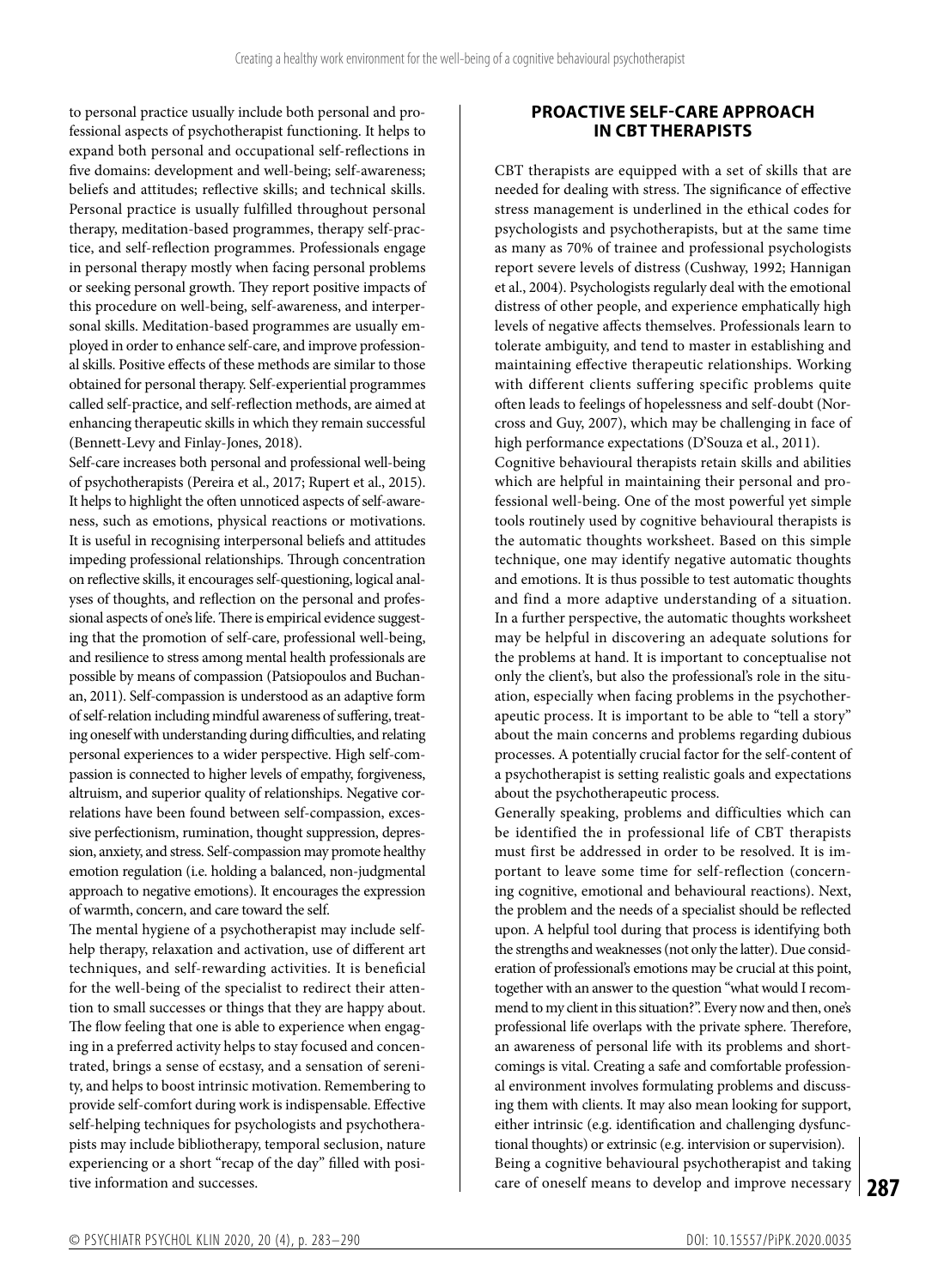skills and knowledge. It is important to find the time and resources for reading, attending workshops and conferences or visiting websites in order to use the most recent knowledge about the treatment of certain disorders. Regular supervision is also necessary support for carrying out safe and ethical work. Helping others is very emotionally demanding in nature. Therefore, it is important to address the emotions experienced by the professional using CBT techniques (i.e. identifying, clarifying, understanding, planning, and trying a solution). This way of acting helps to normalise the specialist's emotions resulting from interactions with clients, and to find adequate solutions to identified problems. In other words, proactive self-care attitudes of cognitive behavioural therapists are associated with management of CBT strategies and tools not only during sessions with patients, but customising them in personal situations as well. Creating a safe working environment for professional means to tend to one's emotions, to meet one's needs, and to use regular supervision. The basic rule underlying the proactive approach of cognitive behavioural therapists is not only to be familiar with self-care procedures, but to actively engage in their administration.

Another crucial construct which is important in the discussion concerning proactive self-care of psychotherapists is the concept of self-efficacy. It refers to the perceived belief of being able to cope effectively with impending situations and problems (Bandura, 1997). High levels of selfefficacy are correlated with high confidence in obtaining positive outcomes of one's behaviours. Self-efficacy is arises from four sources: mastery, persuasion, physiological and affective states, and vicarious experiences (Bandura, 1997). Self-efficacy partly determines the amount of effort invested in an action. In counselling, it is connected to the professional's faith in their capabilities to effectively counsel a client (Larson and Daniels, 1998). It is associated with a lower level of anxiety, a higher level of performance, and a better perceived quality of counselling sessions (Wilkerson and Ramirez Basco, 2014). It is crucial to underline that the therapist's self-efficacy cannot be interpreted as a global trait. Instead, it should be considered as a dynamic set of self-beliefs susceptible to current performance and activity (Lent, 2005). It has been proved that self-efficacy increases with repeated practice (Kozina et al., 2010), and with active participation in the supervision process. In general, supervision helps professionals improve their skills and self-efficacy, increases their confidence in delivering CBT, and assists them with handling the demands of complex problems (Wilkerson and Ramirez Basco, 2014).

## **ROLE OF SUPERVISION**

Supervision is considered to be a crucial form of support offered to psychotherapists. It creates an opportunity to discuss problems relating to difficulties associated with the therapeutic process. It may serve as an auxiliary platform of learning and development. It is a helpful tool for managing personal and professional resources, and workload. Engagement in the supervision process correlates with the level of job satisfaction. Among the main functions of supervision, one finds education, support, and administration. The supervision process allows professionals to better understand their clients and the therapeutic process itself. It encourages embracing the specialist's needs – both in the personal and professional domains. It is also viewed as a useful tool for monitoring work settings according to appropriate ethical and professional standards (Shinwell, 2009). The process of supervision promotes hardiness and sustainability, and elicits assertive reactions in the field of professional–client interactions. It enhances resilience through engagement in practising self-caring methods and focusing on the controllable aspects of the therapeutic process (e.g. professional's knowledge). Supervision can be understood as augmentation of self-care efforts, since it includes a discussion about cognitive and emotional coping skills, and helps psychotherapists to organise their own framework for resilience. The supervision process is often used for the normalisation of needs for professional growth and transformations. It is also helpful in identifying and modifying the professional's dysfunctional beliefs concerning their impact on the therapeutic process (Thompson et al., 2011).

Supervision in CBT takes the form of regular and systematic cooperation between the supervisee and the supervisor. Throughout the supervision process, both the professional's therapeutic competencies and the value of the therapeutic process itself are improved. The supervisee improves their knowledge, abilities and skills, and learns how to use information coming from their own reactions, and how to respect their own limits in order to prevent burnout. The supervisor's role is to consult, teach, strengthen the supervisee's abilities useful in counselling, and to monitor professional and ethical issues. The supervision process is based on the same rules as the therapeutic process. It includes concentration on the professional's thoughts, emotions, bodily reactions, and behaviours. In general terms, supervision aims at increasing the psychotherapist's development. The role of the supervisor is to support the supervisee, to help them enhance their professional responses during therapeutic sessions, and to model the required attitudes toward patients. If necessary, the supervisor's role is to give constructively critical feedback (Prasko et al., 2012). Even though supervision is not therapy, there are certain similarities between the two processes. The main role of supervision is to provide the supervisee with a secure, accepting environment to strengthen their professional growth, and prevent them from burnout (Keegan, 2013).

#### **CONCLUSIONS**

Practising CBT is not an easy task, for it is associated with a broad range of responsibilities and concerns. Sometimes it is important to face the therapist's dysfunctional beliefs (e.g. "I cannot upset my patient," "I have to help everyone"),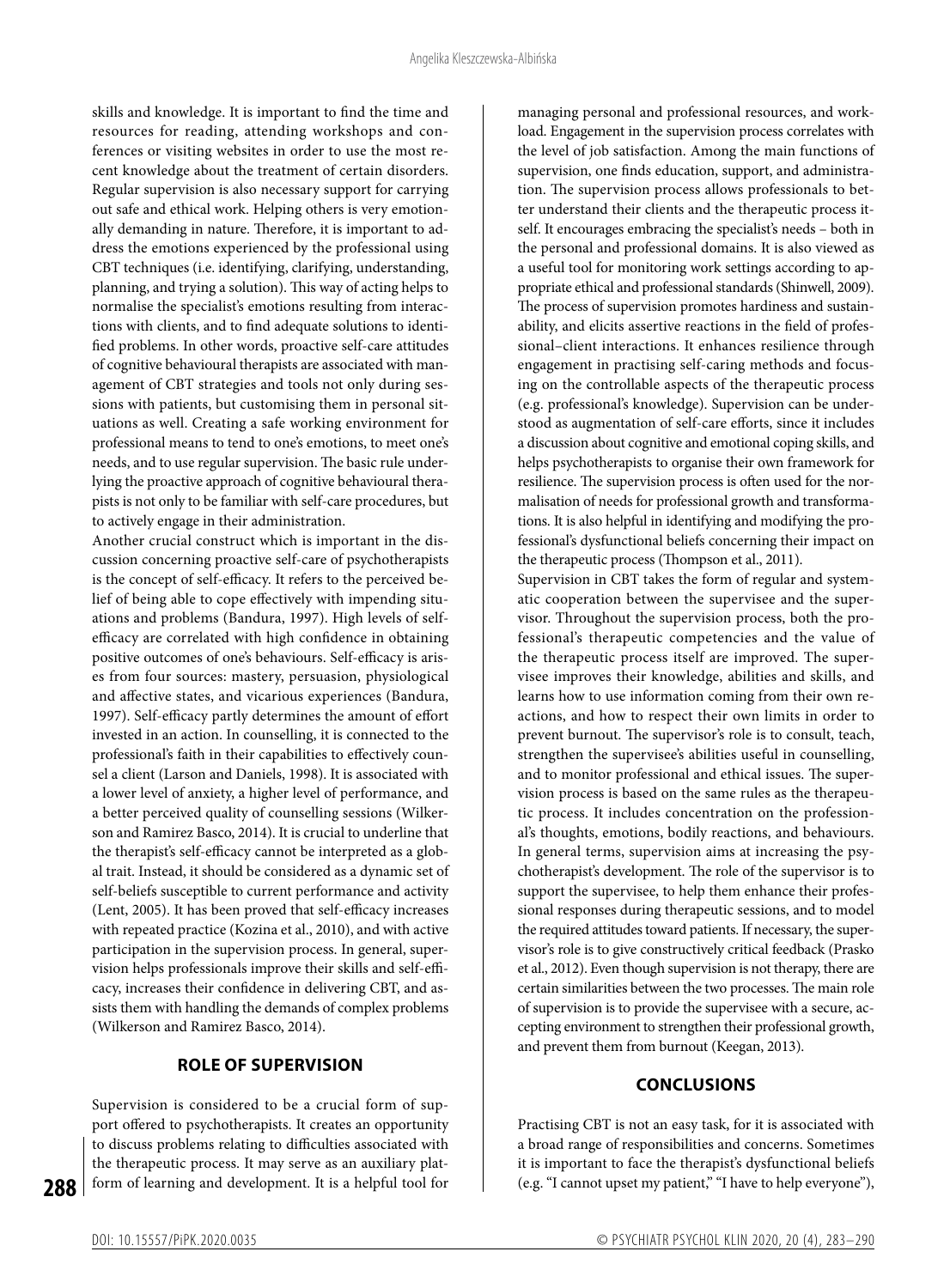which increase the burden of being a CBT specialist. It is important to identify common myths about the self-caring processes, and to modify them. Self-care is a necessity, not an option for psychotherapists. In order to feel better, it is not enough to know how to look after oneself. Self-caring processes need to be practised in different situations. Being a therapist is not equal to being a person who can cope. The effects of life events and chronic stresses are the same for psychotherapists as for other people. Therefore, it is crucial not to lose sight of one's own needs, and to value personal well-being. It is imperative to recognise the value of CBT for personal development, especially since it is beneficial for enhancing skills, addressing personal problems, and fostering development. It is essential to remember that an increase in the self-caring processes the specialist is engaged in helps to improve the quality of work done by the professional with their clients.

#### **Conflict of interest**

*The author does not report any financial or personal affiliations to persons or organisations that could adversely affect the content of or claim to have rights to this publication.*

#### **References**

- Bandura A: Self-Efficacy: The Exercise of Control. W. H. Freeman and Company, New York 1997.
- Beck JS: Cognitive Therapy: Basics and Beyond. Guildford Press, New York 1964.
- Bennett-Levy J, Finlay-Jones A: The role of personal practice in therapist skill development: a model to guide therapists, educators, supervisors and researchers. Cogn Behav Ther 2018; 47: 185–205.
- Beutler LE, Machado PPP, Neufeldt SA: Therapist variables. In: Bergin AE, Garfield SL (eds.): Handbook of Psychotherapy and Behavior Change. 4<sup>th</sup> ed., John Wiley & Sons, New York 1994: 229-269.
- Beutler LE, Malik M, Alimohamed S et al.: Therapist variables. In: Lambert MJ (ed.): Bergin and Garfield's Handbook of Psychotherapy and Behavior Change. 5<sup>th</sup> ed., John Wiley & Sons, New York 2003: 227–306.
- Cushway D: Stress in clinical psychology trainees. Br J Clin Psychol 1992; 31: 169–179.
- Cushway D, Tyler P: Stress in clinical psychologists. Int J Soc Psychiatry 1996; 42: 141–149.
- Cushway D, Tyler PA: Stress and coping in clinical psychologists. Stress Med 1994; 10: 35–42.
- Di Benedetto M, Swadling M: Burnout in Australian psychologists: correlations with work-setting, mindfulness and self-care behaviours. Psychol Health Med 2014; 19: 705–715.
- D'Souza F, Egan SJ, Rees CS: The relationship between perfectionism, stress and burnout in clinical psychologists. Behav Change 2011; 28: 17–28.
- Dunkle JH, Friedlander ML: Contribution of therapist experience and personal characteristics to the working alliance. J Couns Psychol 1996; 43: 456–460.
- Farber BA, Heifetz LJ: The process and dimensions of burnout in psychotherapists. Prof Psychol 1982; 13: 293–301.
- Freudenberger HJ: Staff burn-out. J Soc Issues 1974; 30: 159–165.
- Green AE, Albanese BJ, Shapiro NM et al.: The roles of individual and organizational factors in burnout among community-based mental health service providers. Psychol Serv 2014; 11: 41–49.
- Hannigan B, Edwards D, Burnard P: Stress and stress management in clinical psychology: findings from a systematic review. J Ment Health 2004; 13: 235–245.
- Hobfoll SE: Social and psychological resources and adaptation. Rev Gen Psychol 2002; 6: 307–324.
- Hofmann SG, Asnaani A, Vonk IJJ et al.: The efficacy of cognitive behavioral therapy: a review of meta-analyses. Cognit Ther Res 2012; 36: 427–440.
- Kaeding A, Sougleris C, Reid C et al.: Professional burnout, early maladaptive schemas, and physical health in clinical and counselling psychology trainees. J Clin Psychol 2017; 73: 1782–1796.
- Keegan E: Znaczenie superwizji. In: Popiel A, Pragłowska E (eds.) Superwizja w psychoterapii poznawczo-behawioralnej. Koncepcje, procedury, narzędzia. Wydawnictwo Uniwersytetu Jagiellońskiego, Kraków 2013: 21–47.
- Kennerley H, Mueller M, Fennell M: Looking after yourself. In: Mueller M, Kennerley H, McManus F et al. (eds.): Oxford Guide to Surviving as a CBT Therapist. Oxford University Press, Oxford 2010: 57–82.
- Koeske GF, Kelly T: The impact of overinvolvement on burnout and job satisfaction. Am J Orthopsychiatry 1995; 65: 282–292.
- Kozina K, Grabovari N, De Stefano J et al.: Measuring changes in counselor self-efficacy: Further validation and implications for training and supervision. Clin Superv 2010; 29: 117–127.
- Kuyken W, Peters E, Power MJ et al.: Trainee clinical psychologists' adaptation and professional functioning: a longitudinal study. Clin Psychol Psychother 2003; 10: 41–54.
- Larson LM, Daniels JA: Review of the counseling self-efficacy literature. Couns Psychol 1998; 26: 179–218.
- Leiter MP, Maslach C: Burnout and health. In: Baum A, Revenson TA, Singer J (eds.): Handbook of Health Psychology. Erlbaum, Mahwah, NJ 2001: 415–426.
- Lent RW: A social cognitive view of career development and counseling. In: Brown SD, Lent RW (eds.): Career Development and Counseling: Putting Theory and Research to Work. John Wiley & Sons, New York 2005: 101–127.
- Lizano EL: Examining the impact of job burnout on the health and well-being of human service workers: a systematic review and synthesis. Hum Serv Organ Manag Leadersh Gov 2015; 39: 167–181.
- Maslach C: Job burnout: new directions in research and intervention. Curr Dir Psychol Sci 2003; 12: 189–192.
- Maslach C, Leiter MP: An organizational approach to healing burnout. SSIR 2005; 3: 46. Available from: https://graphics8.nytimes. com/packages/pdf/business/06.BURNOUT.FINAL.pdf [cited: 1 August 2020].
- McCormack HM, MacIntyre TE, O'Shea D et al.: The prevalence and cause(s) of burnout among applied psychologists: a systematic review. Front Psychol 2018; 9: 1897.
- Moss-Morris R, Sharon C, Tobin R et al.: A randomized controlled graded exercise trial for chronic fatigue syndrome: outcomes and mechanisms of change. J Health Psychol 2005; 10: 245–259.
- Much K, Swanson AL, Jazazewski RL: Burnout prevention for professionals in psychology. In: Walz GR, Yep RK (eds.): VISTAS: Compelling perspectives on counseling. American Counseling Association, Alexandria, VA 2005. VISTAS Online 46: 215–217. Available from: https://www.counseling.org/resources/library/vistas/vistas05/Vistas05.art46.pdf.
- Newman CF, Kaplan DA: Supervision Essentials for Cognitive-Behavioral Therapy. American Psychological Associations, Washington, DC 2016.
- Norcross JC, Guy JD Jr: Leaving It at the Office: A Guide to Psychotherapist Self-Care. Guilford Press, New York 2007.
- Patsiopoulos AT, Buchanan MJ: The practice of self-compassion in counseling: a narrative inquiry. Prof Psychol Res Pr 2011; 42: 301–307.
- Pereira JA, Barkham M, Kellett S et al.: The role of practitioner resilience and mindfulness in effective practice: a practice-based feasibility study. Adm Policy Ment Health 2017; 44: 691–704.
- Prasko J, Vyskocilova M, Slepecky M et al.: Principles of supervision in cognitive behavioural therapy. Biomed Pap Med Fac Univ Palacky Olomouc Czech Repub 2012; 156: 70–79.
- Puig A, Baggs A, Mixon K et al.: Relationship between job burnout and personal wellness in mental health professionals. J Employ Couns 2012; 49: 98–109.